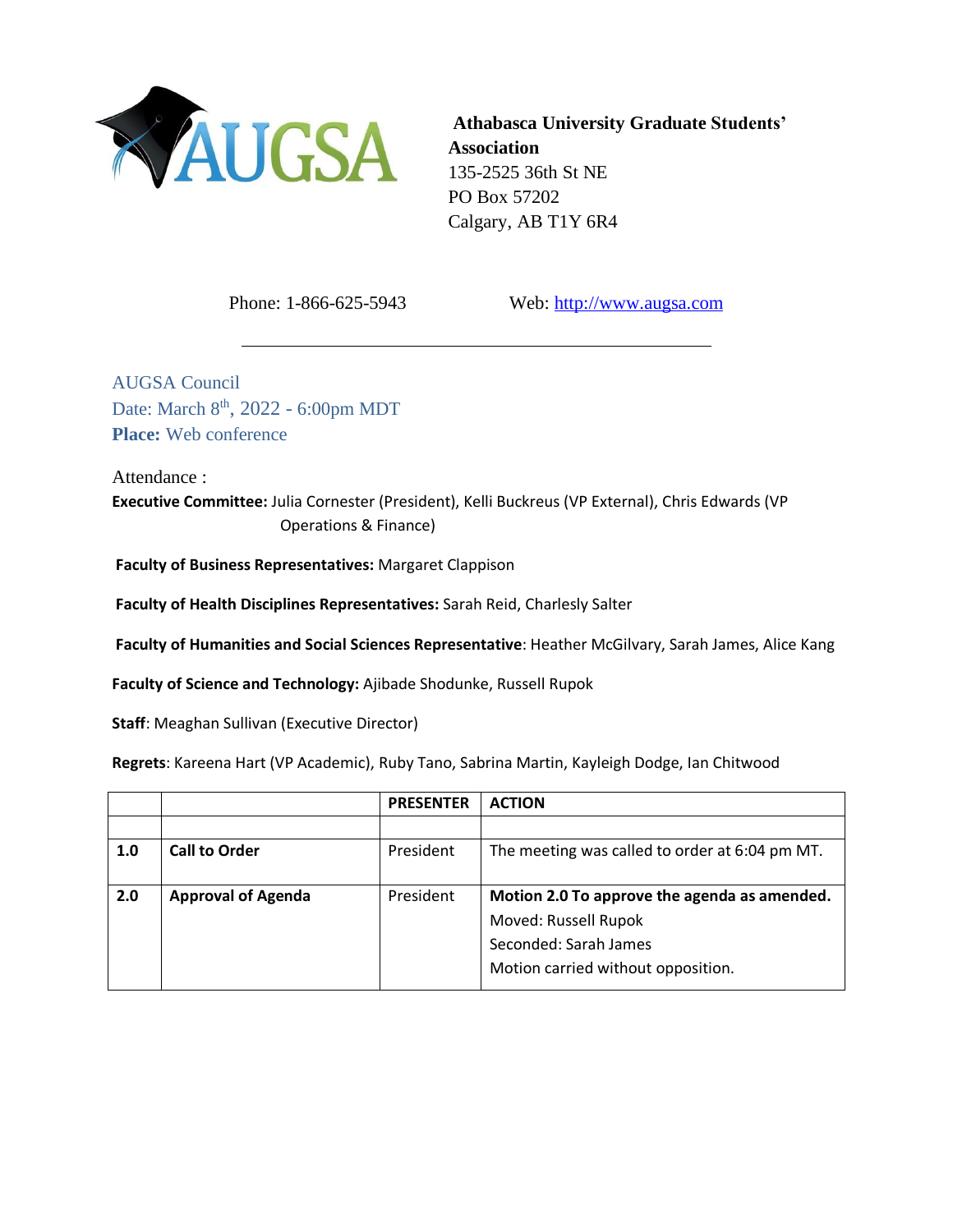| 3.0 | <b>Approval of Previous</b>      | President | Motion 3.0 To approve the minutes of February     |
|-----|----------------------------------|-----------|---------------------------------------------------|
|     | <b>Minutes</b>                   |           | 8, 2022 as presented.                             |
|     |                                  |           | Moved: Margaret Clappison                         |
|     |                                  |           | Seconded: Ajibade Shodunke                        |
|     |                                  |           | Motion carried without opposition.                |
|     |                                  |           |                                                   |
| 4.0 | <b>Reports and Presentations</b> |           |                                                   |
|     | 4.1 President                    |           | The Executive Committee met this month to         |
|     |                                  |           | work on the strategic plan work plans, and        |
|     |                                  |           | preparations for upcoming transition. Additional  |
|     |                                  |           | topics and brainstorming includes gaps in student |
|     |                                  |           | services, expansion of awards and bursaries, and  |
|     |                                  |           | a better direction for investments.               |
|     |                                  |           |                                                   |
|     |                                  |           | The President was involved in advocacy this       |
|     |                                  |           | month internally at AU representing Doctor of     |
|     |                                  |           | Education students, and spent the remainder of    |
|     |                                  |           | the month working extensively on contributions    |
|     |                                  |           | to the Graduate Student Research Fund (GSRF)      |
|     |                                  |           | application reviews.                              |
|     | 4.2 VP Academic                  |           |                                                   |
|     | 4.3 VP External                  |           | The VP External supported the advocacy            |
|     |                                  |           | representation for the Doctor of Education        |
|     |                                  |           | program, participated on presentations regarding  |
|     |                                  |           | EDI at the International Distance Learning forum, |
|     |                                  |           | and continued her work at abGPAC where work is    |
|     |                                  |           | being done on a multi-year strategic plan as well |
|     |                                  |           | as human resource reviews.                        |
|     | 4.4 VP Operations &              |           | The audit was prepared in February for            |
|     | <b>Finance</b>                   |           | submission today. Further work on policies has    |
|     |                                  |           | taken place for upcoming approvals. The           |
|     |                                  |           | Executive Director's performanc e                 |
| 5.0 | <b>Financial Reports</b>         |           | The financial reports were presented and          |
|     |                                  |           | business is as usual.                             |
| 6.0 | <b>Committee Updates</b>         |           |                                                   |
|     | <b>6.1 Governance Committee</b>  |           | No further updates.                               |
|     | <b>6.2 Awards Committee</b>      |           |                                                   |
|     |                                  |           |                                                   |
|     | <b>6.3 Engagement Committee</b>  |           | No further updates.                               |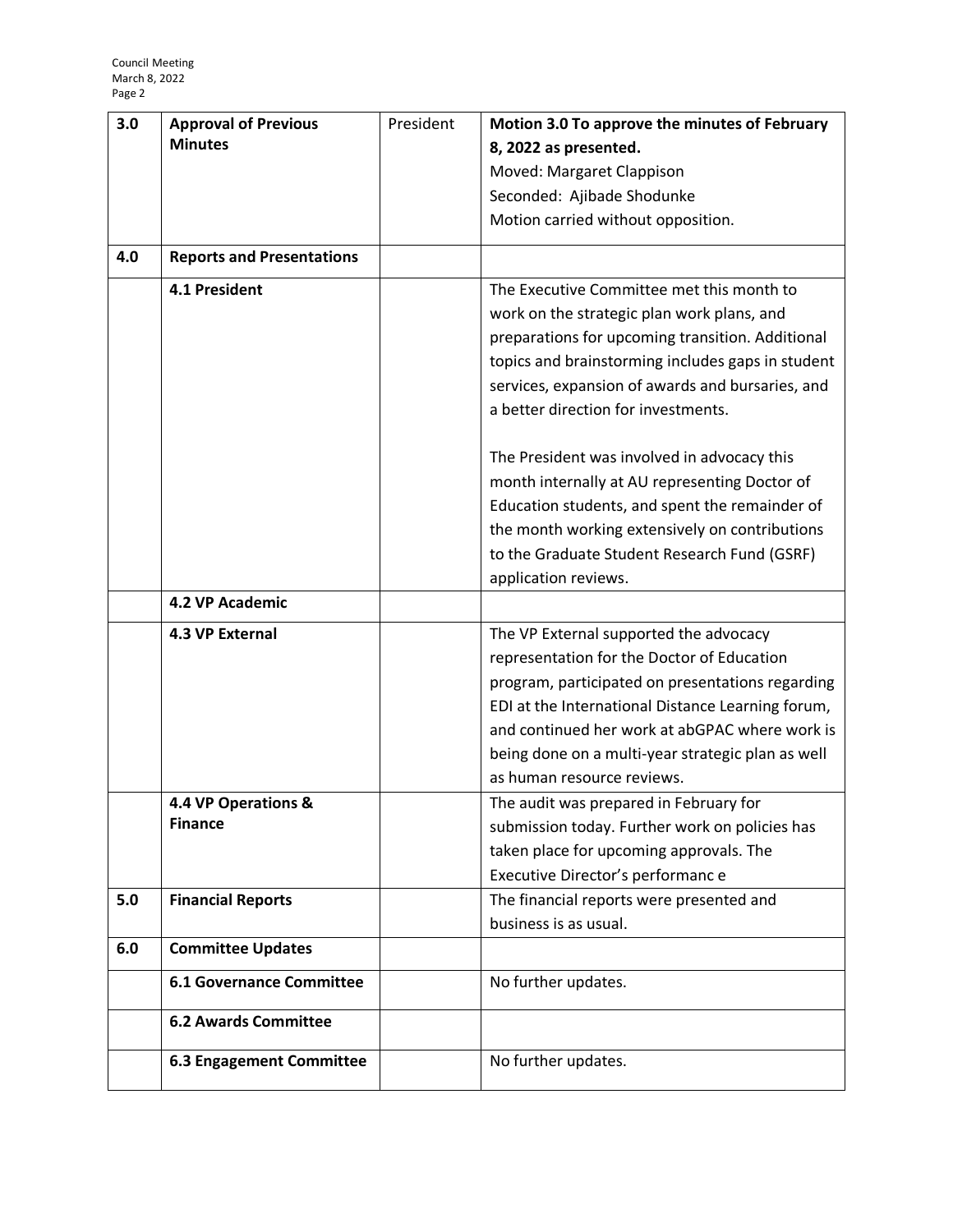|     | <b>6.4 Finance Committee</b>                                      | No further updates.                                                                                                                                                                                                                                                                                                                                                                                                                                                                                                                                                                                                                                                                                                                                                                                                                                                                                                                            |
|-----|-------------------------------------------------------------------|------------------------------------------------------------------------------------------------------------------------------------------------------------------------------------------------------------------------------------------------------------------------------------------------------------------------------------------------------------------------------------------------------------------------------------------------------------------------------------------------------------------------------------------------------------------------------------------------------------------------------------------------------------------------------------------------------------------------------------------------------------------------------------------------------------------------------------------------------------------------------------------------------------------------------------------------|
|     | <b>6.5 Strategic Planning</b><br><b>Committee</b>                 | The Strategic Plan is working on a new survey for<br>graduate students that includes more informed<br>data that allows AUGSA to better advocate for<br>students.                                                                                                                                                                                                                                                                                                                                                                                                                                                                                                                                                                                                                                                                                                                                                                               |
|     | <b>6.6 Elections Committee</b><br><b>6.7 Bargaining Committee</b> | Executive Committee election voting open<br>tomorrow, March 9 <sup>th</sup> and 10 <sup>th</sup> . Faculty<br>Representative election nomination period is<br>now open. Everyone is encouraged to spread the<br>word and submit a nomination if they are<br>interested in being involved with AUGSA for the<br>2022-2023 term.                                                                                                                                                                                                                                                                                                                                                                                                                                                                                                                                                                                                                 |
|     |                                                                   |                                                                                                                                                                                                                                                                                                                                                                                                                                                                                                                                                                                                                                                                                                                                                                                                                                                                                                                                                |
|     | <b>6.8 Other Committees</b>                                       | Mental Health Committee: The student mental<br>health advisory group met last month to discuss<br>the student mental health & well-being gap<br>identification report done by Dr. Cheryl Pollard,<br>Tanya Heuver, Lisa McKendrick Calder. An<br>assessment was done on AU's mental health and<br>well-being framework set by the Canadian<br>Mental Health Association and Canadian Mental<br>health Commission of Canada to determine if<br>gaps exist that could affect students' mental<br>health and well-being. Key highlights include:<br>Many of the recommendations and gaps<br>surrounded the need for regular assessments,<br>evaluative processes, and knowledge exchange of<br>AU's strategies and initiatives to the broader<br>post-secondary community. Teams are actively<br>working on the recommendations from the<br>report, and a plan for an evaluation framework,<br>suicide, or students in distress plan is underway. |
| 7.0 | <b>Upcoming Events</b>                                            | 3MT: The 3MT event is taking place on March<br>23rd. Please check out the FGS website for the<br>event details and come on out to support your<br>fellow graduate students.<br>Graduate Student Research Conference (GSRC):<br>The GSRC planning is underway. Most recent<br>activity included confirming the attendance of                                                                                                                                                                                                                                                                                                                                                                                                                                                                                                                                                                                                                    |